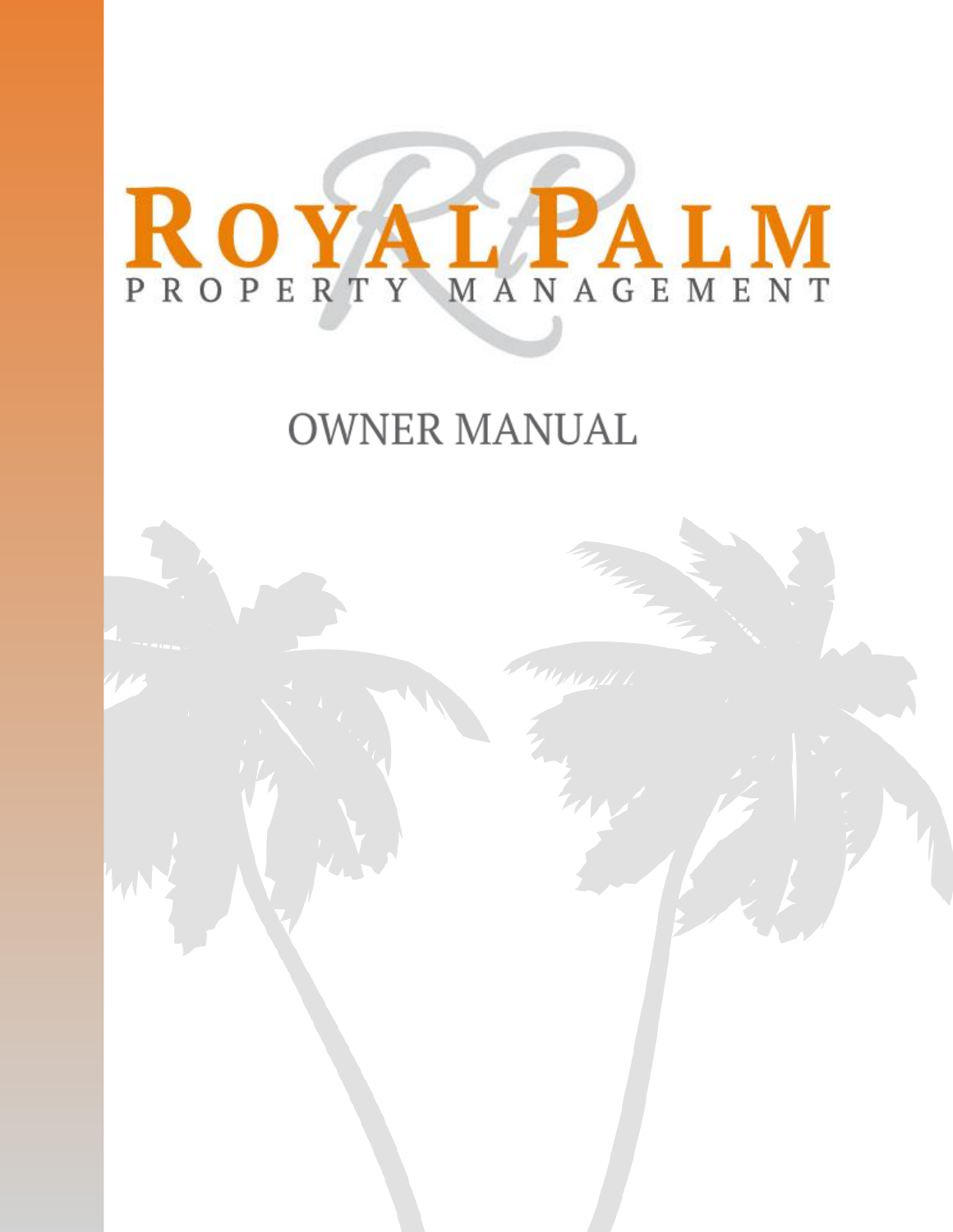

## **Owner's Handbook** TABLE OF CONTENTS

| • Adding a Property Manager as Additional Insured17 |  |
|-----------------------------------------------------|--|
|                                                     |  |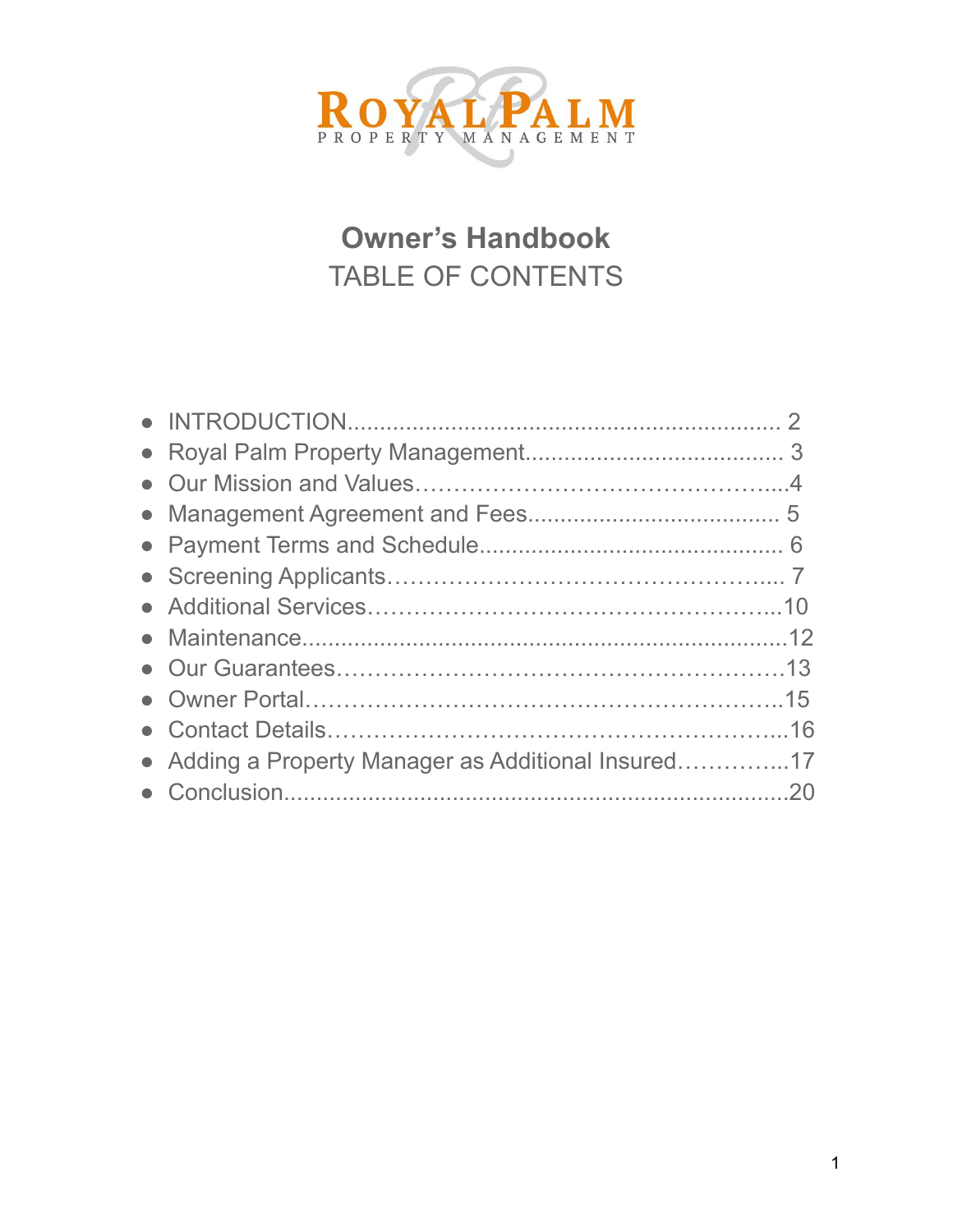

# **Owner Handbook**

## **Welcome**

Thank you for choosing Royal Palm Property Management to manage your investment. We are aware that you had many choices and we appreciate that you have selected us as your property management company.

The purpose of this handbook is to communicate the policies, procedures, and practices that dictate how we intend to manage your property. It will serve as your guide to our management practices. Properly used, this document will enhance communication between us and make our ongoing relationship stronger and more transparent. The Owner's Handbook will be updated annually as we work to keep up with changes in the laws and economics that affect our business practices.

## **Communication**

Communication with you is very important to us. The best way to communicate with us is through your owner portal or email. By doing so, it gives us an opportunity to properly review your question and therefore most efficiently respond. If email is not an option, we prefer you schedule a call. By scheduling a time, we are better prepared to answer your questions resulting in a quick, efficient phone call. In order to schedule a call, please use the Calendly link below.

<https://calendly.com/ashleyrppm/15min>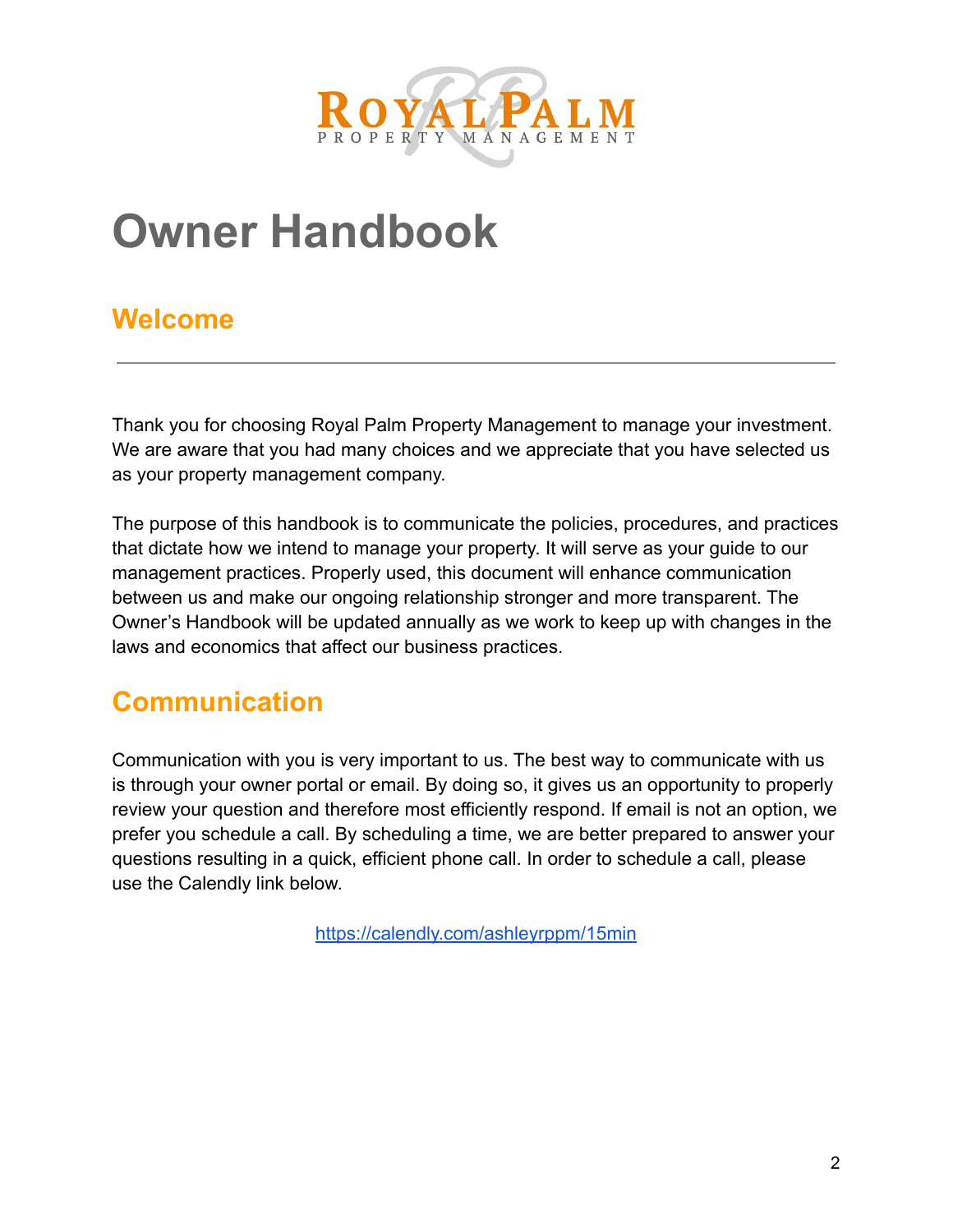

## **About us**

Royal Palm Property Management is a residential property firm that believes in honesty and reliability. We're more than just sales people. We're actual investors who want to see you thrive. We provide top-tier management services for clients big and small who are looking to achieve financial freedom.

Financial freedom. We all want it. Yet very few people actually attain it. Here at Royal Palm Property management our aim is to help you reach your financial goals. No matter how ambitious they may be. Which is why we remain one of the leading providers in residential property management year in and year out. Whether you're looking to market your property or even just generating detailed reports each month, we can help you begin taking control of your cash flow.

Built by investors, for investors. We pride ourselves in being experts in our field. This is more than just a job to us. It's our life. With this comes an unrelenting drive to bring our clients an honest and reliable service. We're not wishy washy when it comes to fees. All of our costs are laid out in a simple and accessible manner on our website. We champion integrity and transparency above everything else and will always go out of our way to provide you with a first-rate service. No hidden fees. No hassle. Just simple property management done the right way.

You have a vision in your mind for the life you want. However, without the right income streams this will never be possible. Let us help you achieve the life of your wildest dreams by assisting you in your journey to financial freedom. We put a strong focus on results and will always work to maximise your return on investment. If we're not making you money, then we're not doing our job right and we always do our job right. The best part? We take care of all the details so you don't have to. Simply give us reigns over all the aspects of letting your property and you can sit back, relax and let the cash come in.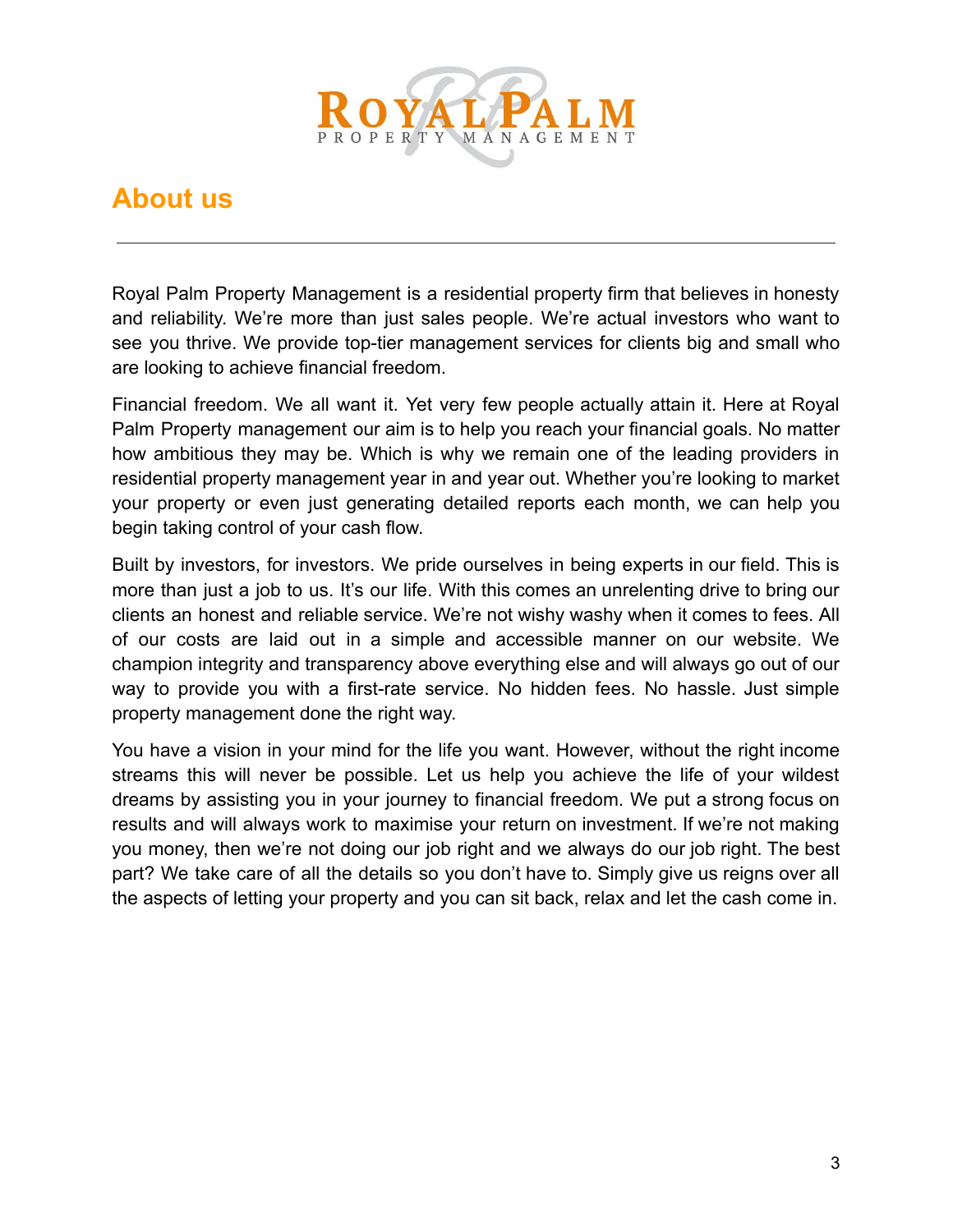

## **Our Mission**

Our mission here at Royal Palm Property Management is to help Real Estate investors and landlords to reach their goals with ease.We put honesty above everything else. Promises are made to be kept and we will always follow through on what we say.

Courage and an unrelenting drive to innovate are at the core of everything we do. We're not ones for staying inside of the box. We like to push boundaries and provide a level of expertise that you won't have experienced anywhere else. Most importantly, we believe in the power of great service. Our team will always push to provide a customer experience that's unforgettable. We're here for you every step of the way with a fierce commitment to give you the best experience possible.

## **Our Values**

**Honesty -** Above all others; we will follow through with our promises, providing consistency to our stakeholders. We will also recognize that we are not perfect and will take responsibility for mistakes when they do occur.

**Respect-** We treat everyone we come into contact with in a respectful manner, regardless of how we are treated in return or the benefit we might get from our behavior.

**Courage-** We will be courageous as an organization to try new things, test their efficacy & adapt as needed..

**Service-** We are committed to serving with words that are substantiated by our actions. RPPM will serve the Southwest Florida community by directly devoting our resources to organizations doing good work.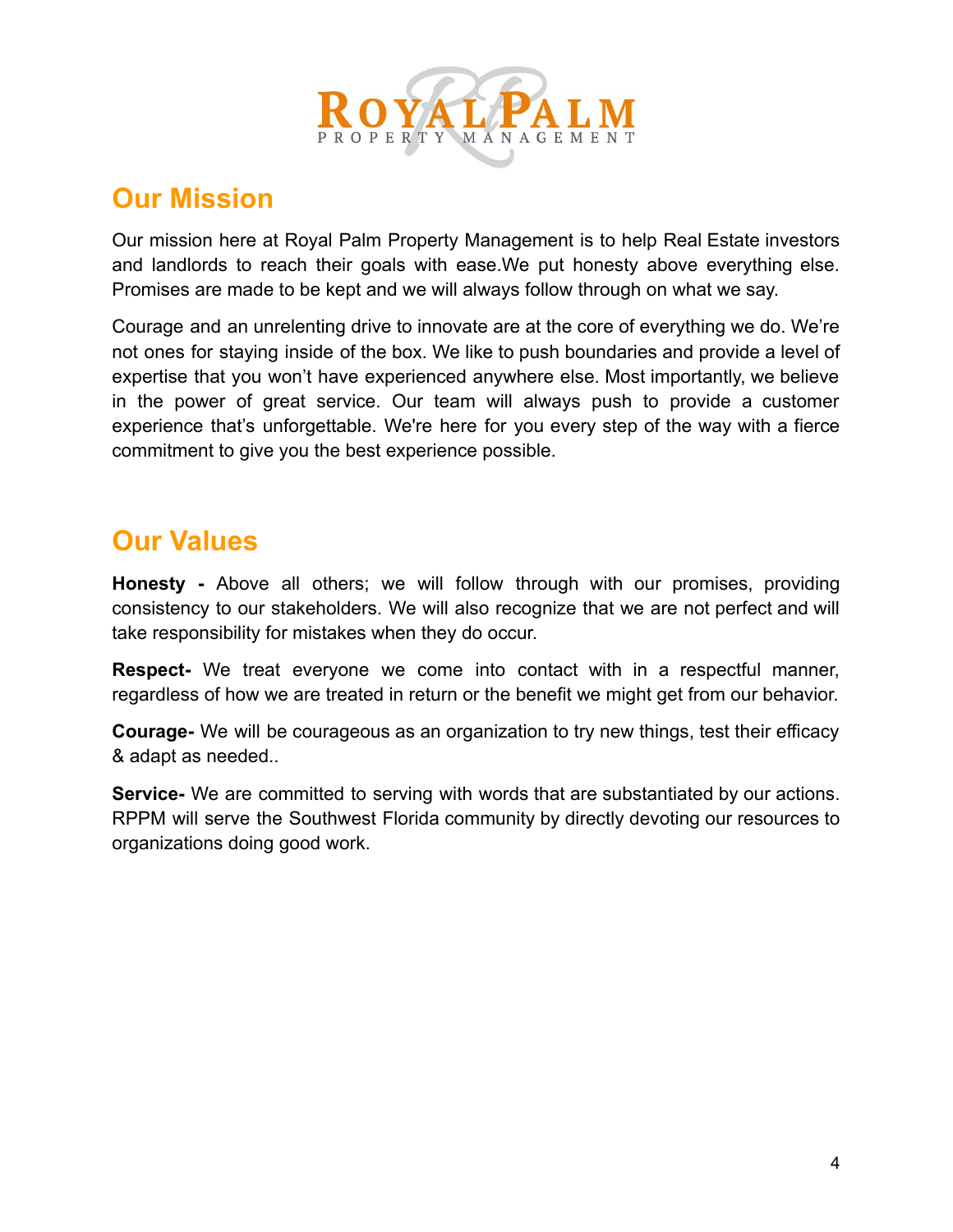

### **Management Agreement and Fees**

The foundation of our relationship is the management agreement you executed before you came on board with Royal Palm Property Management.

**MANAGEMENT FEE:** Our business model offers a range of fees designed to work with the owner's desires for their level of services provided. We offer three different plans to choose from ranging from 08.00% to 15.00% of Monthly rent collected. This fee pays Royal Palm Property Management for the day to day routine of answering phones; handling maintenance, lease enforcement, HOA complaints, rent collection, monthly reporting, accounting for tenant charges, trust account management and handling emergencies.

**LEASE RENEWAL FEE:** This fee is paid by the landlord each time the lease agreement is renewed with the tenant(s) or the lease is assigned by tenant(s) with LANDLORDS permission.

**PROCUREMENT FEE:** This one time tenant procurement fee is a percentage of one full month's rent paid by the landlord to broker upon each new and existing lease agreement and tenant taking possession for account set up, marketing, processing, signage and other fees.

**TERMINATION BY LANDLORD:** Termination is effective when actually physically received by the broker by CERTIFIED MAIL. In the event that the broker has not procured a tenant within 90 days of the property being fully available for rent, the landlord may terminate the Management Agreement with no penalty.

**INSURANCE:** Landlord shall maintain a public liability insurance coverage on the property at all times in an amount not less than \$100,000.00 per person and \$300,000.00 per occurrence and shall furnish the broker with proof of insurance and a copy of the declaration page Additionally, **we will need a copy of your liability insurance showing** *Royal Palm Property Management as additionally insured***. Once you add us to this, your insurance company can forward us a copy of the document.**

*Landlord will be charged a \$35 administrative fee per month for every month that the declaration page is not on file.*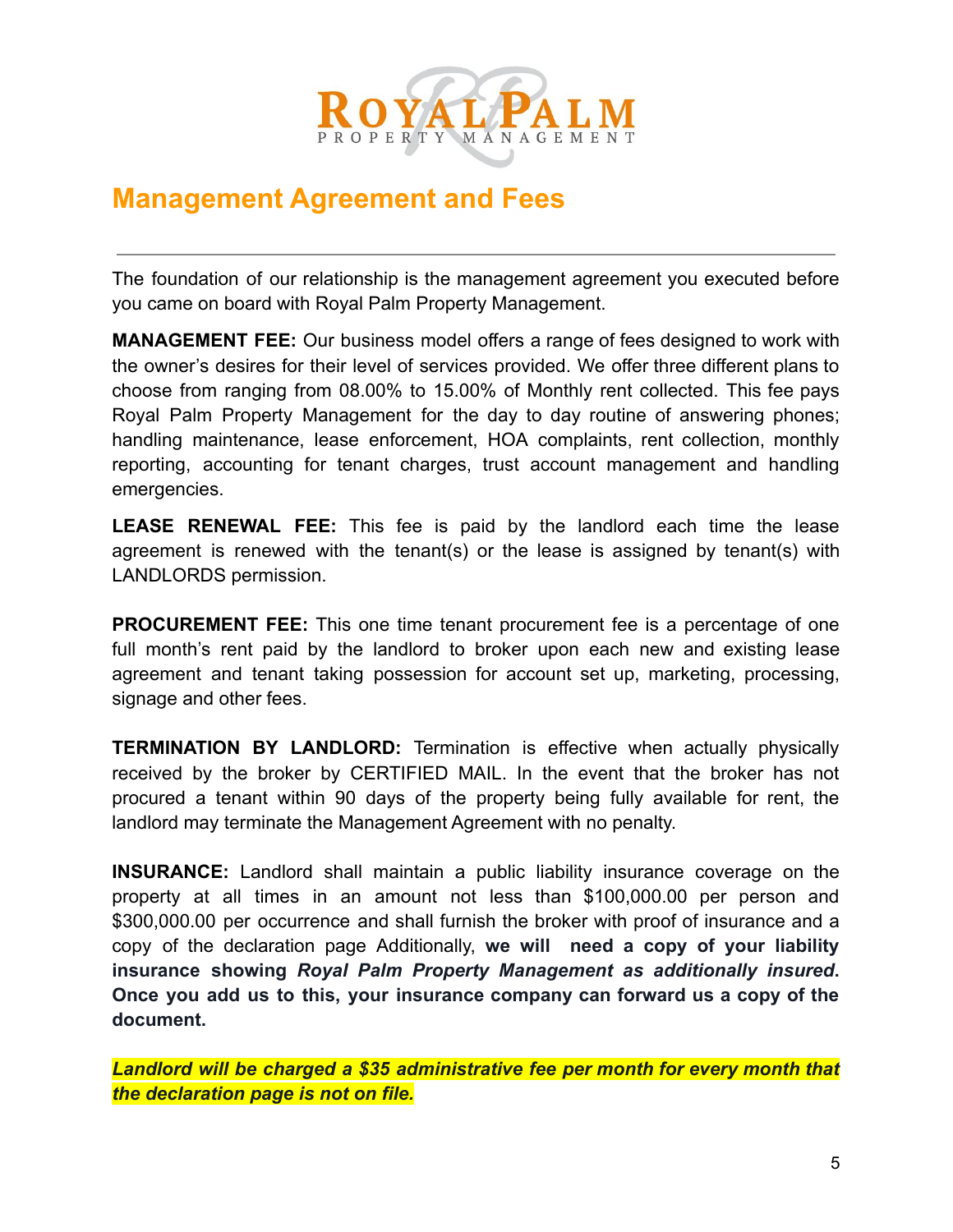

**ADVERTISING:** We use many methods to advertise the property for rent and the landlord gives Royal Palm Property Management the authority to use all legal means of advertising at the choosing of RPPM. In the event special advertising is desired by the landlord or necessary in the opinion of the broker, the landlord may be presented with additional forms and means of advertising and if you choose, these methods can be used at your expense.

## **Payment terms and schedule**

- We process *owner statements* each month between the *10th and 20th*.
- If these dates fall on a weekend or holiday we will process on the next business day.
- Once your statement is processed it will be available to you through your owner portal on our website. Remember, your statement is for the previous calendar month and will show all incomes, expenses, and reserves that we are holding.
- No later than the 20th we will also initiate a direct deposit into your bank account for your rental proceeds. This ACH payment will become available within three business days of initiating. Please keep in mind that tenants' late payments, federal holidays, and weekends will affect this timing.
- We will need you to send any tenant security deposits you may have in your possession so that we are able to properly account for these funds. Keep in mind these funds are the tenants and should be held in a trust account until the tenant vacates the property. If Royal Palm is not holding the deposit at the time of the tenants move out we will not be able to help you with the appropriate disbursement as per FL Statutes.
- Broker may hold funds back at their discretion if upcoming expenses warrant.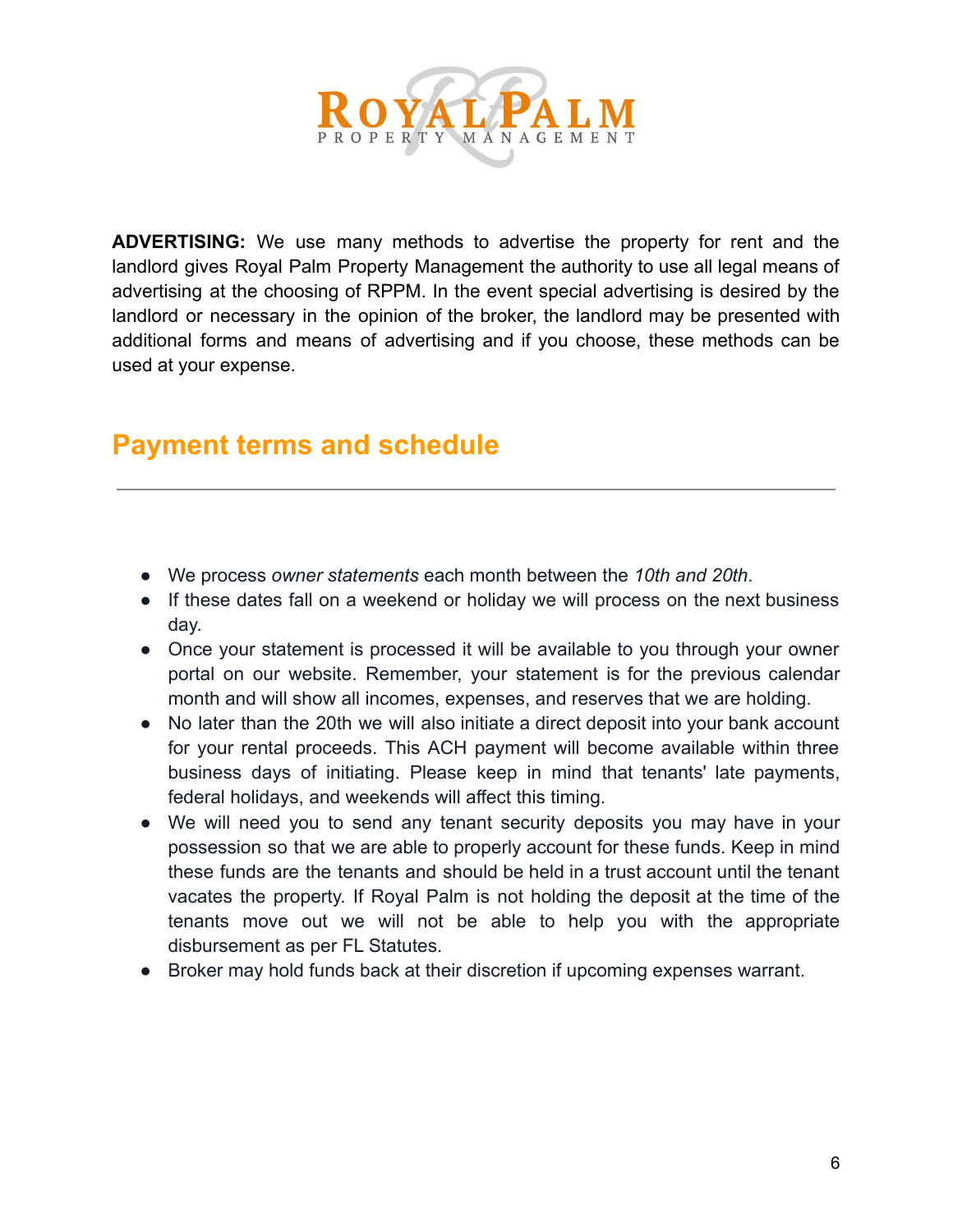

## **Screening Applicants**

## **Our Rental Criteria**

**Required Information–** Government issued ID, 2 most recent pay stubs (One month's worth) or 2 years tax returns or 3 months of bank statements if self-employed), pet screening application completed). Landlord contact info for the last 3 years. All adults aged 18+ must apply & pay a \$75 app fee.

**Income and Credit Requirements-** Minimum Gross Income Requirement (before taxes) is 3 times the rental rate of the property. Credit above 550 is a must however as long as there are no evictions on record and proof of rent or mortgage payment history is supplied showing on-time rent payments for the previous year the application will be considered. Student loans and medical bills will not be factored against the applicant.

**Security Deposits**- Applicants with better credit and references will generally be approved at a security deposit of 1 month's rent. Applicants with low credit scores and references may still be approved at up to a double deposit.

**Pet Screening-** Additional deposit may be considered depending on the breed of pets.Typical Pet Deposit is \$250 dollars per pet.

**Common Reasons for applicants to be Declined –** Evictions, unpaid balances due to landlords, credit score beneath 550, insufficient income, unsatisfactory references, recent felonies or crimes against people and recent bankruptcies. Unqualified occupants, pets and/or vehicles can also be a reason for a decline.

## **Application Process:**

1. All Adult applicants 18 or older must submit a fully completed, dated and signed residency application and fee. Applicants must provide proof of identity. A non-refundable application fee of \$75 will be required per adult. Properties under Associations may require applicants to submit an additional association application and pay an additional application fee or an additional security or damage deposit.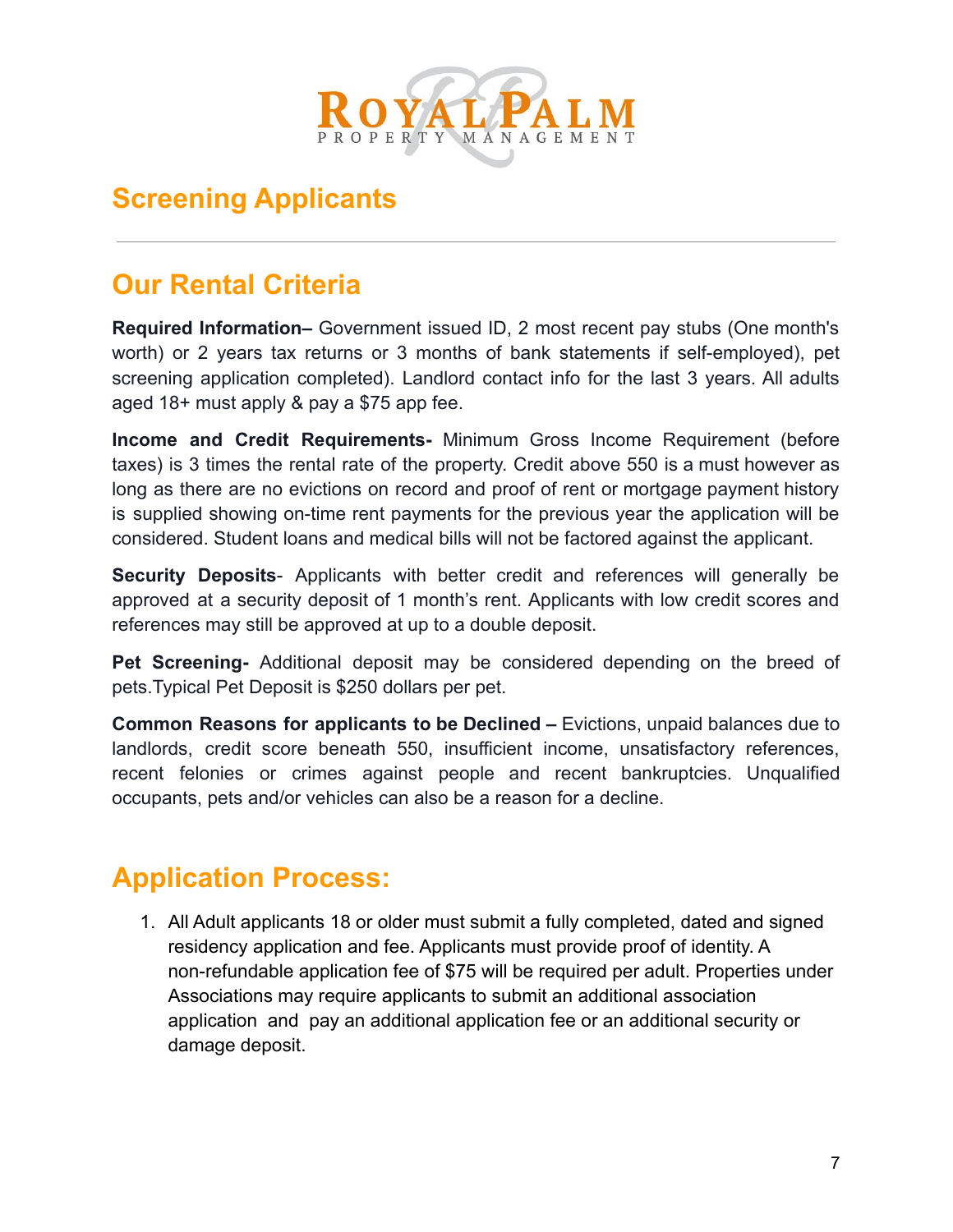

- 2. Applicants must have a combined gross income of at least three times the monthly rent. We reserve the right to require a co-signer. A minimum of two years residential rental history is required.
- 3. Credit history and or Civil Court Records must not contain judgments, eviction filing, or bankruptcy within the past 7 years.
- 4. Self-employed applicants may be required to produce upon request 2 years of tax returns or 1099s and non-employed individuals must provide verifiable proof of income.
- 5. All sources of other income must be verifiable if needed to qualify for a rental unit.
- 6. Criminal records must contain no convictions for crimes involving violence, assault or battery, drug manufacturing or firearms within the past seven years and no sexual offenses ever. In the event a record comes back "adjudication withheld", "nolle prosse," or "adjudication deferred," further documentation may be required and applicant may be denied on this basis.
- 7. Previous rental history reports from landlords must reflect timely payment, sufficient notice of intent to vacate, no complaints regarding noise, disturbances or illegal activities, no unpaid NSF checks, and no damage to the unit or failure to leave the property clean and without damage at time of lease termination.
- 8. No pets (with the exception of medically necessary pets for the benefit of the occupant(s)) of any kind are permitted without specific written permission of landlord in the lease document, an addendum to lease, a non-refundable pet fee acceptable to landlord and/or an additional pet deposit or additional security deposit. Fees and deposits are waived for medically necessary pets.
- 9. A minimum non-refundable property preparation fee may be charged to the Resident(s) at time of leasing the property. It will be used at the end of the lease term to cover any needed cleaning, carpet cleaning and rekeying. Other mandatory minimum fees for cleaning, carpet cleaning, rekeying etc may be charged as per the lease. Resident(s) shall still be liable for amounts for damages, cleaning, rekeying etc that exceed this non-refundable property preparation fee or minimum fees.
- 10.Applicants will be required to pay a security deposit at the time of lease execution in a minimum amount of one month's rent. We reserve the right to require a higher security deposit and or additional prepaid rent.
- 11. The number of occupants must be in compliance with HUD standards/guidelines for the applied for unit.
- 12.We may require a holding or good faith deposit to be collected to hold a property off the market. In the event the application is approved and applicant fails to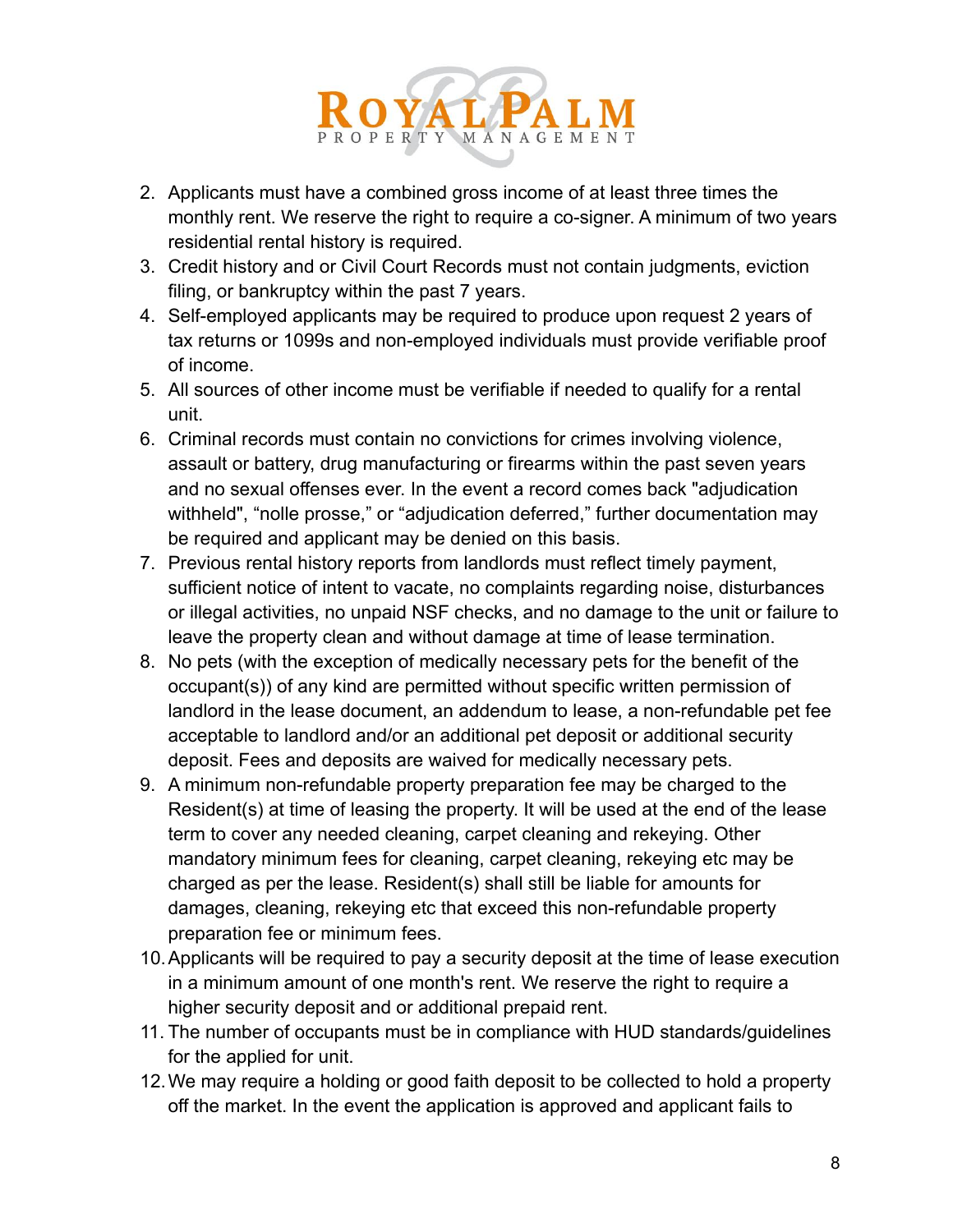

enter into a lease, the applicant shall forfeit this deposit. In the event the application is approved, this deposit shall be applied to the required security deposit.

- 13.Any exceptions to our company's criteria will need to be submitted in writing to the rental agent for presentation to the landlord for consideration. If approval is then given for such exceptions, additional security, co-signers, and/or additional advance rent payments may be required.
- 14.Our company policy is to report all non-compliance with terms of the rental agreement or failure to pay rent, or any amounts owed to the credit bureau and/or a collection agency and if the amount is disputed, it shall be reported as disputed in accordance with law.
- 15.Any falsification of facts or withholding of information requested on the application is cause for denial. If the falsification of facts is revealed after a lease has been signed, this is a reasonable cause for eviction.
- 16.There are times when a company would like to rent a property in the company name. In those instances, we will require an individual to also be on the lease as a responsible party, either as an occupant lease holder or co-signer. This may be a principal of the company or the employee who is living at the property. The person who is responsible for the lease must qualify by our conventional scoring criteria. For occupant/non-leaseholders we require a criminal background check as part of the application.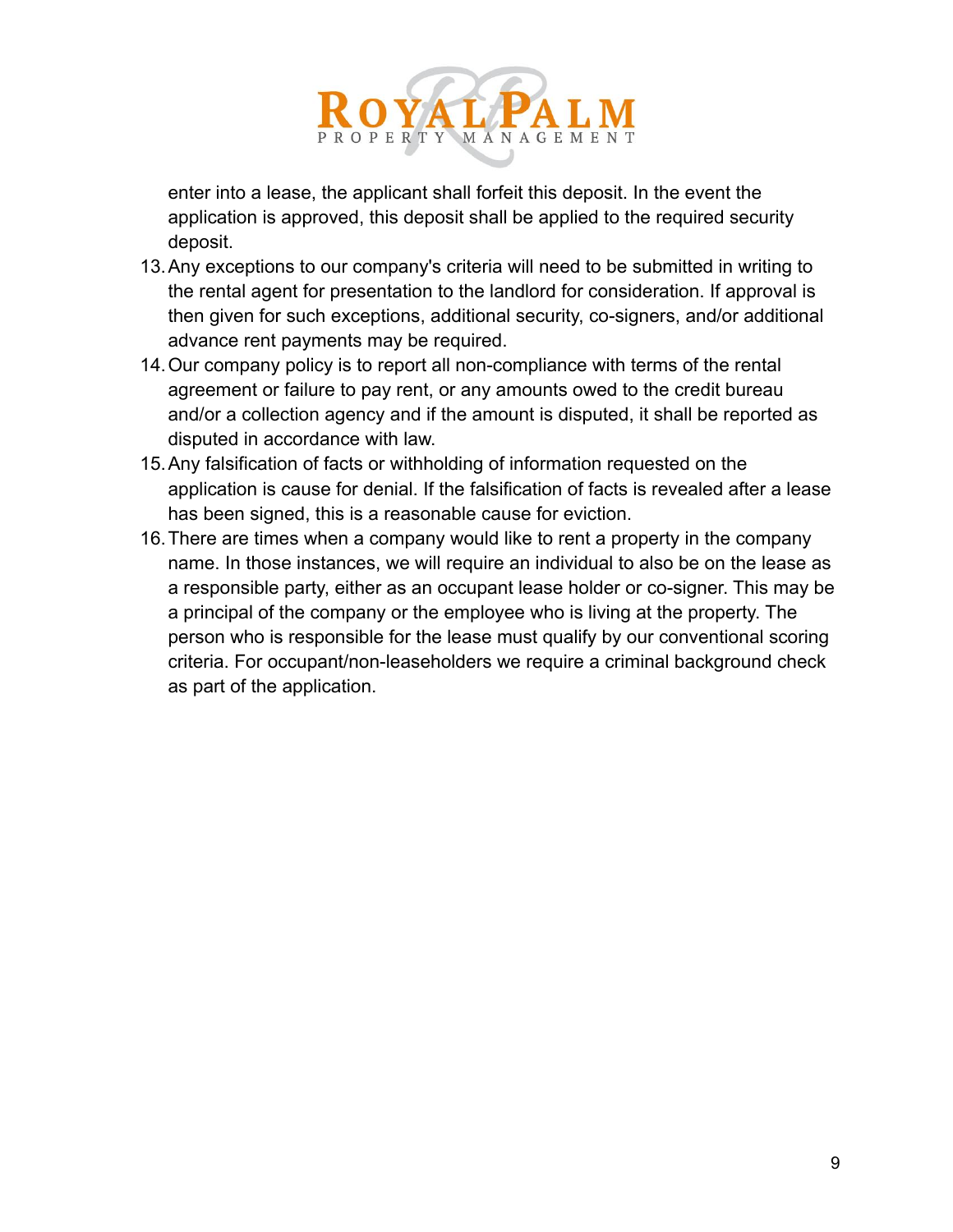

## **Additional Services**

We have a few value-added services that you should consider.

#### **Annual maintenance of your AC System**

It's important to:

- 1. Protect your investment and extend the life of the equipment.
- 2. Maintain efficiency and help keep operating costs down.
- 3. Keep it safe and reduce liability.

Ensure reliability and avoid untimely breakdowns. A preferred vendor of Royal Palm Property Management, At Your Service AC, has agreed to an **annual service for \$250** This will keep your AC tuned and more than pay for itself over the life of the equipment.

#### **Dryer Vent Cleaning**

Dryer vents cause approximately 2,900 residential fires each year, and 34% of them are due to poor maintenance. The main culprit is lint buildup, which most often occurs in the vent ducts.

- 1. Community Association Underwriters of America recommends getting the dryer vents cleaned professionally every two or three years.
- 2. Proper dryer maintenance helps prevent fires and ensures efficient operation.
- 3. Clothes dry more quickly, and that saves money for whoever pays the utility bill.

The cost to clean out the dryer vent thoroughly from the roof (if possible) is **\$150 for single-story properties.**

\*\*All vendors and employees used by RPPM are licensed and insured

#### **Inherited Tenant Inspection**

This inspection will give us a better idea of the condition of the property at the point we start managing. This helps hold the tenant accountable for any future damage to the property and helps with the security deposit disposition after move out. We will do a detailed walk-through and create a report with numerous pictures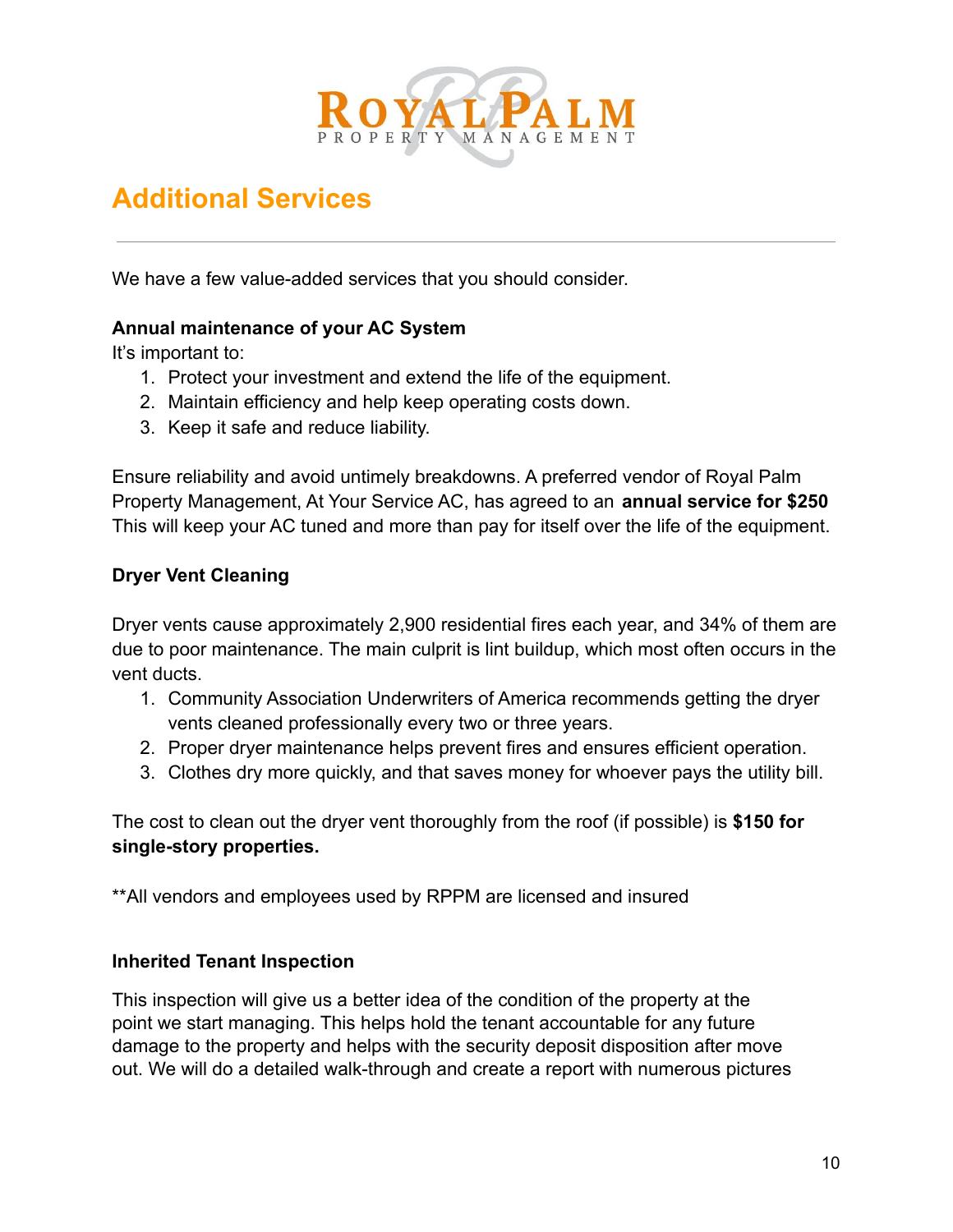

and videos as needed. A decent evaluation of the property's condition at this point may save you considerably at move out when we can bill the tenant for damage.

The cost of this inspection is **\$75.00.**

#### **Eviction Protection**

With our Eviction Protection Guarantee you don't have to worry about the costs of an eviction. We not only handle the eviction process but we cover the legal costs or fees associated with the eviction, as long as it's uncontested.

The requirements for the eviction protection plan are as follows:

- New tenants that Royal Palm has qualified and moved in are immediately covered.
- Existing tenants with leases signed prior to Royal Palms's involvement are covered after seven months. \* Restrictions do apply to tenants that Royal Palm has not screened and placed.
- The Program does not cover lost rent, move-out costs, or damage to property.
- The Program does not cover the Owner for the Tenant's Attorney fees, or court-ordered fines, damages, or penalties.

The cost for this service is **\$19.00** per month.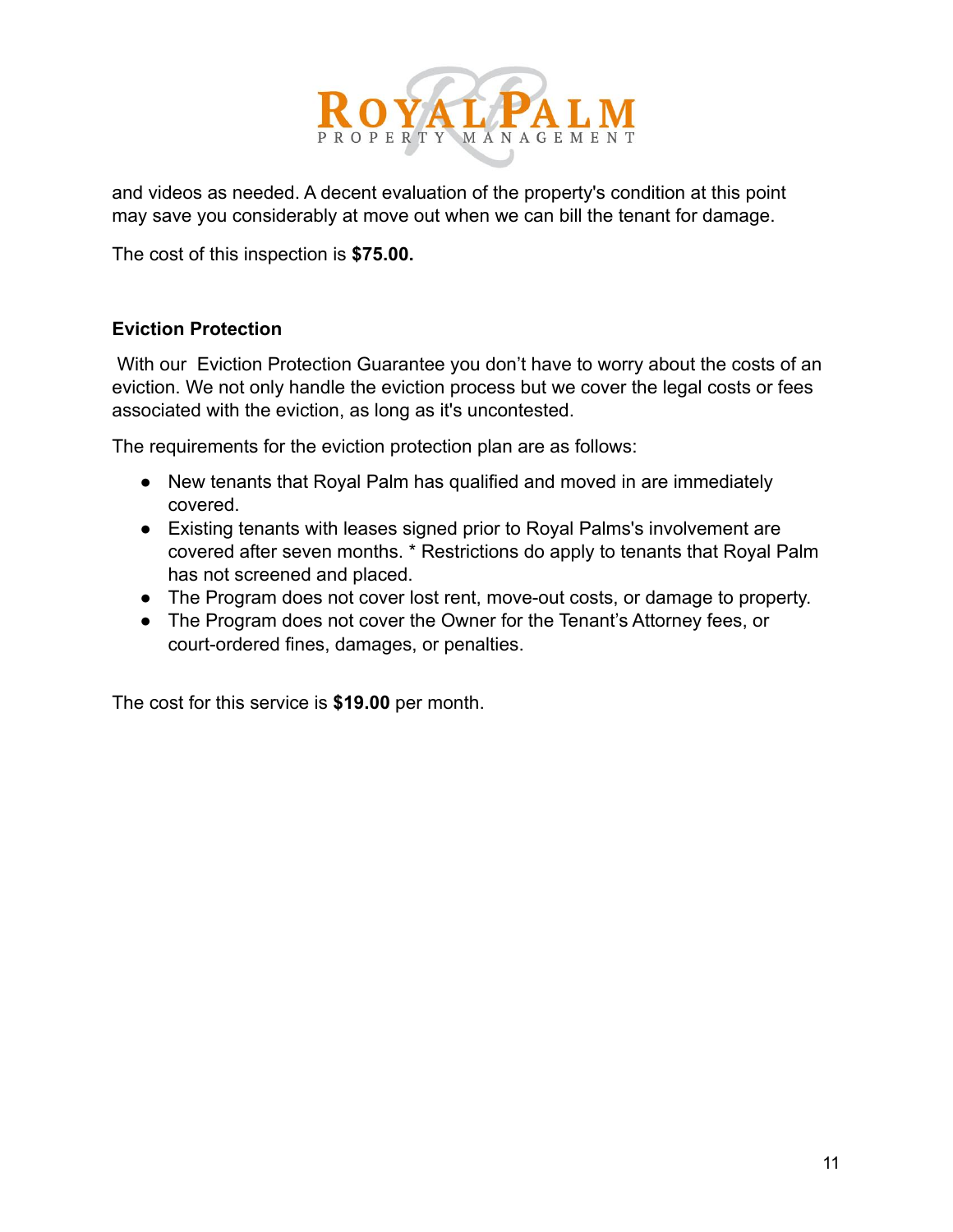

## **Maintenance**

Maintenance is the number one reason a tenant leaves a property. It is also one of the biggest expenses an owner incurs. Our focus is to provide a well-maintained home for the tenant at the same time keeping maintenance costs as low as possible for the owner.

If your home or apartment has been recently and properly renovated, we suggest you budget 10% of your gross annual rent to go to maintenance. If your home rents for \$700 we suggest budgeting \$840 per year or \$70 per month. Again, we try to keep it as low as possible but feel you should budget for this. Keep in mind this is for general maintenance and not improvements such as HVAC, roof, water heaters, siding and such.

Proper maintenance is very important because it plays a major role in attracting and retaining quality tenants. The quality tenants will not rent homes that appear poorly maintained. Tenants that would rent a home that appears poorly maintained speak volumes about the type of tenant they could be. They are not the kind we want renting your home! Proper maintenance is also important in maintaining your investment and preventing much larger, major repairs down the road.

Our process for addressing tenant-requested maintenance is quick, efficient, and price-minded. When tenants request maintenance, the first thing we do is determine if it is the tenant or owner's responsibility. If it is the tenants, we bill them accordingly. The next thing we determine is if it is truly maintenance or an improvement. If it is an improvement, we will not proceed without your approval. If it is a large repair or an emergency, we will contact you to inform you before we begin. In certain situations, we may need to make concessions to the tenants. This is rare but, in some situations, necessary. If we must, we will inform you immediately.

Preventative maintenance is often overlooked and deferred. Items such as keeping gutters cleaned out, servicing the HVAC equipment, painting exterior wood, and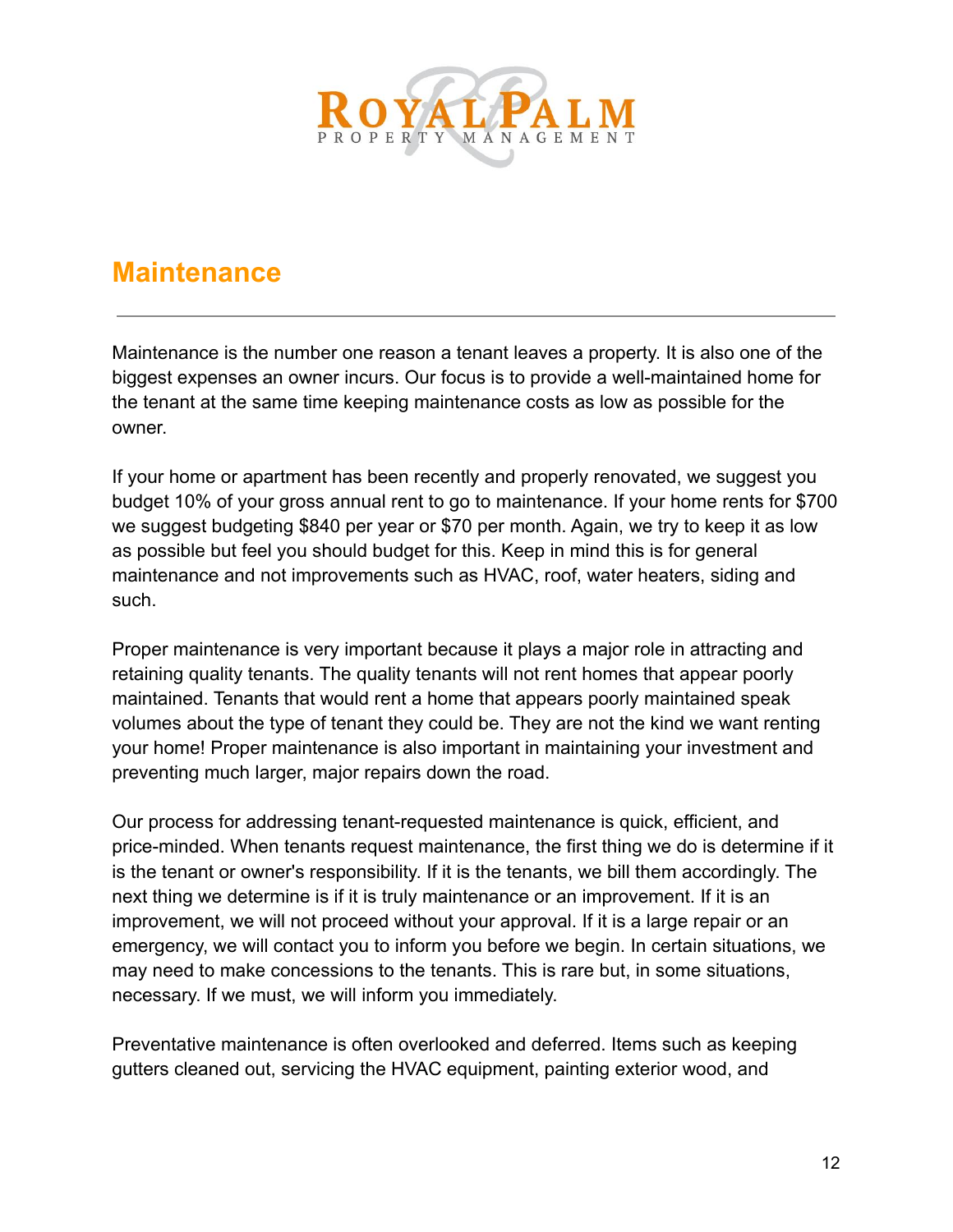

trimming trees must be regularly done or you will create problems and large repair bills. We keep a close eye on these and will inform you when attention is needed.

Trust that your property is in good hands and we have your best interest in mind.

## **Our Guarantees**

#### **PAYMENT GUARANTEE**

If your tenant does not pay as agreed, we do not charge our management fee. There is no monthly "vacancy" fee at Royal Pal**m.**

#### **FEE GUARANTEE**

If you can find a lower management fee in writing by another company, we will match that fee.

#### **RESPONSE GUARANTEE**

If we do not respond within 24 hours of an inquiry whether by phone or by email, we will waive that month's management fee.

#### **RENTAL GUARANTEE**

If we do not secure a tenant within 30 days (with agreed-upon rent) we will waive your first month's management fee.

#### **SERVICE GUARANTEE**

A lot of people say they are the best and that you won't regret hiring them. However, they then lock you into a contract that you can not get out of without paying exorbitant cancellation fees. That doesn't seem right to us, nor does it instill confidence that they are looking out for your best interests. We believe that the quality of management should stand on its own. If you aren't fully satisfied working with us, let us try to fix it, or fire us with just 30 days' notice!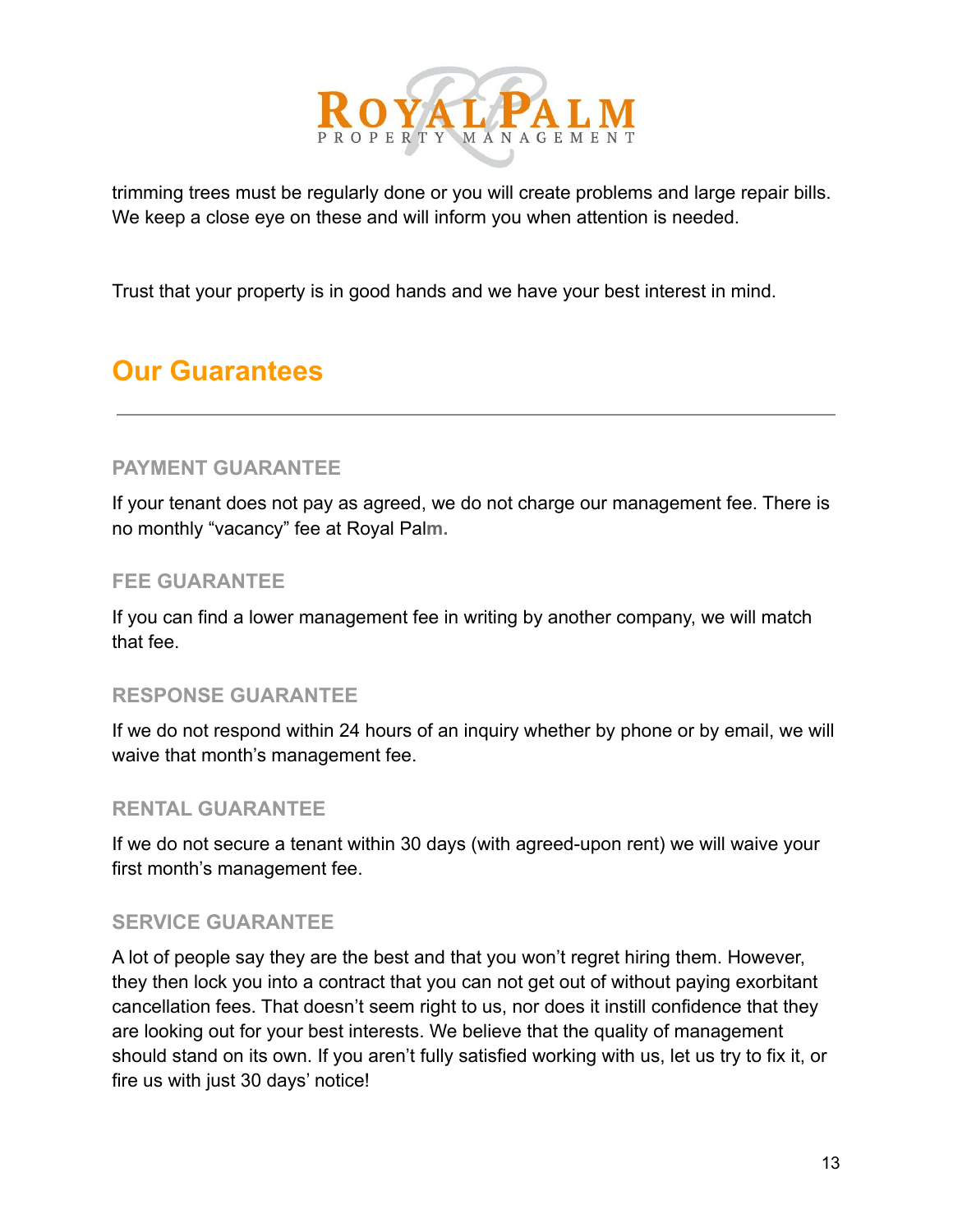

#### **TENANT PLACEMENT GUARANTEE**

NEVER pay two leasing fees within a 12 month period. We stand behind our screening and the tenants we place. With our full-service management, we will replace a tenant that breaks their lease within their first lease term, for free. The only exclusion is if a tenant is relocated due to military orders.

#### **EVICTION PROTECTION GUARANTEE**

**How the Eviction Protection Plan works:**

We understand how frustrating it is when a tenant violates their lease agreement and the financial implications for property owners. It's an unfortunate fact that some tenancies end in eviction. With our Eviction Protection Guarantee, you don't have to worry about the costs of an eviction. We not only handle the eviction process but we cover the legal costs or fees associated with the eviction, as long as it's uncontested. The requirements for the eviction protection plan are as follows:

- Owner must subscribe to our Eviction Protection Plan in the Management Agreement.
- New tenants that Royal Palm has qualified and moved in are immediately covered.
- Existing tenants with leases signed prior to Royal Palms's involvement are covered after seven months. \* Restrictions do apply to tenants that Royal Palm has not screened and placed.
- The Program does not cover lost rent, move-out costs, or damage to property.
- The Program does not cover the Owner for the Tenant's Attorney fees, or court-ordered fines, damages, or penalties.

Please see the pricing page for details on the cost of the Eviction Protection Guarantee.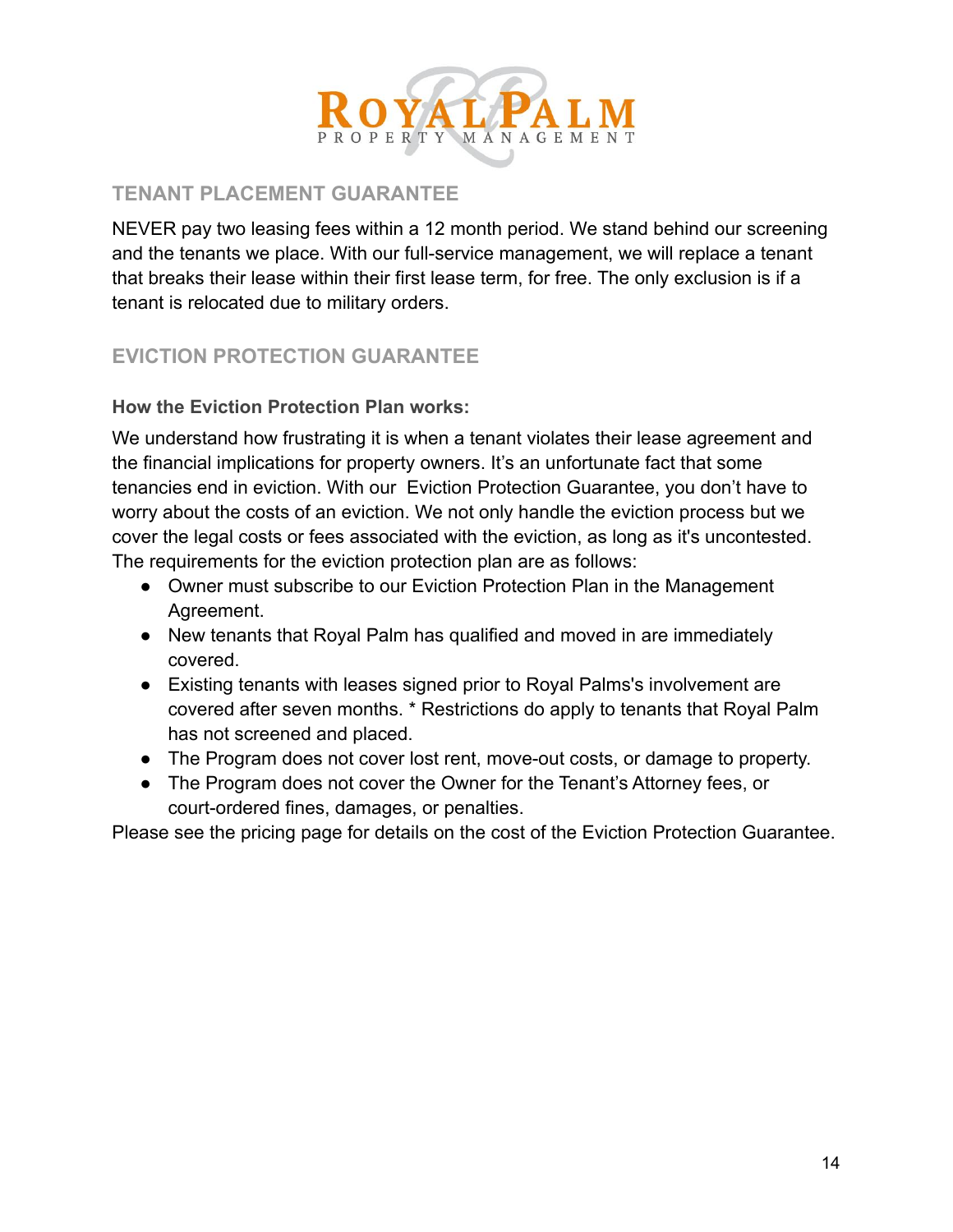

## **Owner Portal**

You should receive an email from Buildium with a link to set up your owner portal on our website. This email link will expire after 48 hours so if you are not able to access it, just email us and we will send you a new link. Please familiarize yourself with your portal as this is where you will access your monthly statements, review invoices, and get a copy of your management agreement.

Here is a brief video that will explain how to navigate your new owner portal: <https://youtu.be/KjqjnQpR1wc>

In order to process your first statement, we will need your EIN/SSN. **Please ensure we have a completed W-9 so that we will have this information.**

It's imperative that we receive the *Owner Questionnaire* back as soon as possible so we can make sure we have all the information gathered and entered into our system. Please use this link to complete the owner questionnaire. [https://form.asana.com/?hash=99ff970afa11f27084a028b4e142c3cf7523d919f1bdf83bb](https://form.asana.com/?hash=99ff970afa11f27084a028b4e142c3cf7523d919f1bdf83bbf299a4f460b71fa&id=1163123040950892)

[f299a4f460b71fa&id=1163123040950892](https://form.asana.com/?hash=99ff970afa11f27084a028b4e142c3cf7523d919f1bdf83bbf299a4f460b71fa&id=1163123040950892)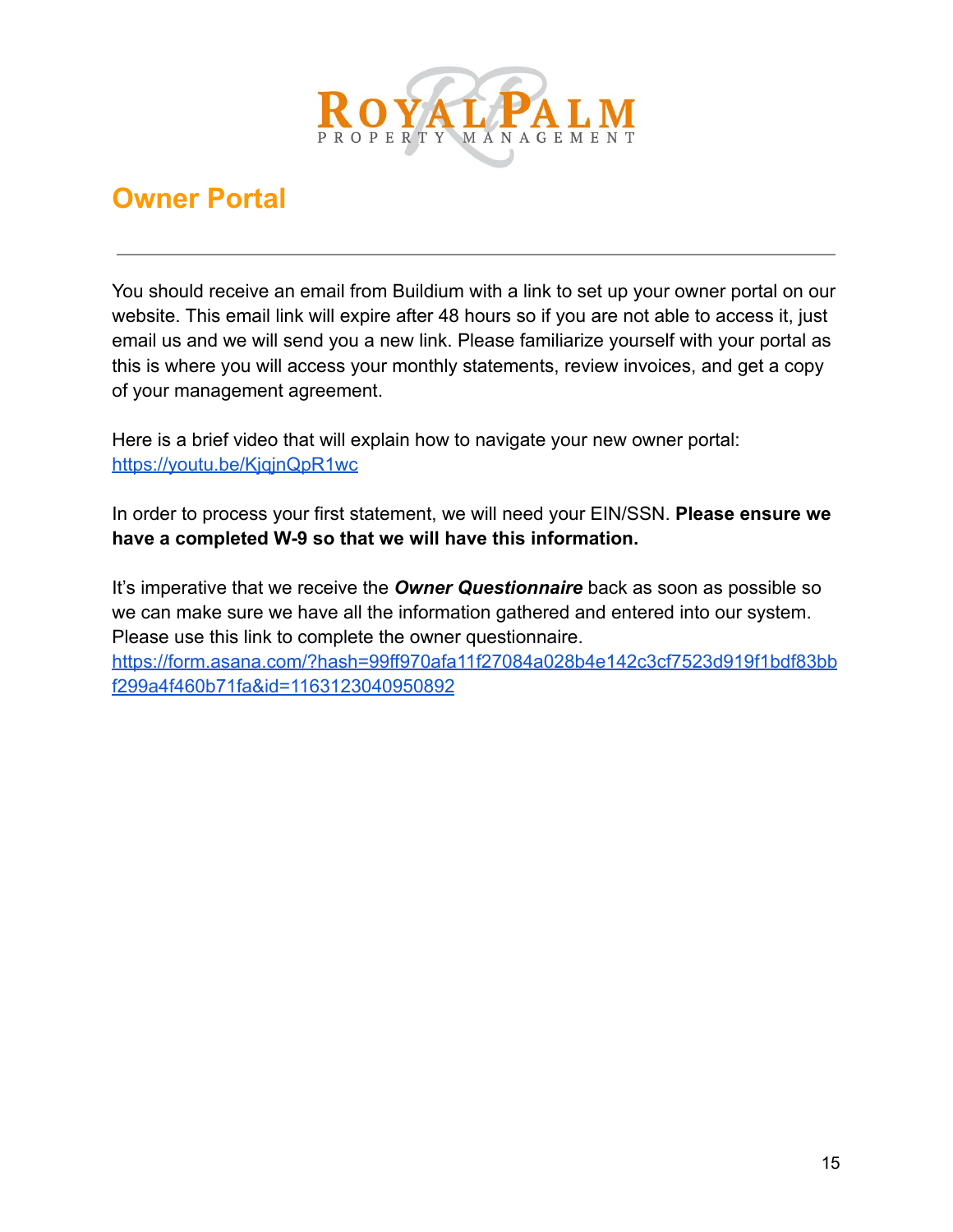

## **Contact Details**

#### **Our office**

813 Lake McGregor Dr.

Fort Myers, FL 33919

**General Phone:** (239) 223-2116

| <b>Our Team</b>                           | <b>Extension Number</b>                           | <b>Email</b>             |
|-------------------------------------------|---------------------------------------------------|--------------------------|
| <b>Broker   Owner</b><br>Ashley Simonelli | 101<br>Cell: 239 691 0810                         | ashley@royalpalmpm.com   |
| <b>Managers</b>                           | 104                                               | managers@royalpalmpm.com |
| <b>Maintenance Director</b>               | 107                                               | repairs@royalpalmpm.com  |
| <b>After hours emergencies</b>            | (239) 223-2116 Option 5<br>Or text (239) 691-0810 | repairs@royalpalmpm.com  |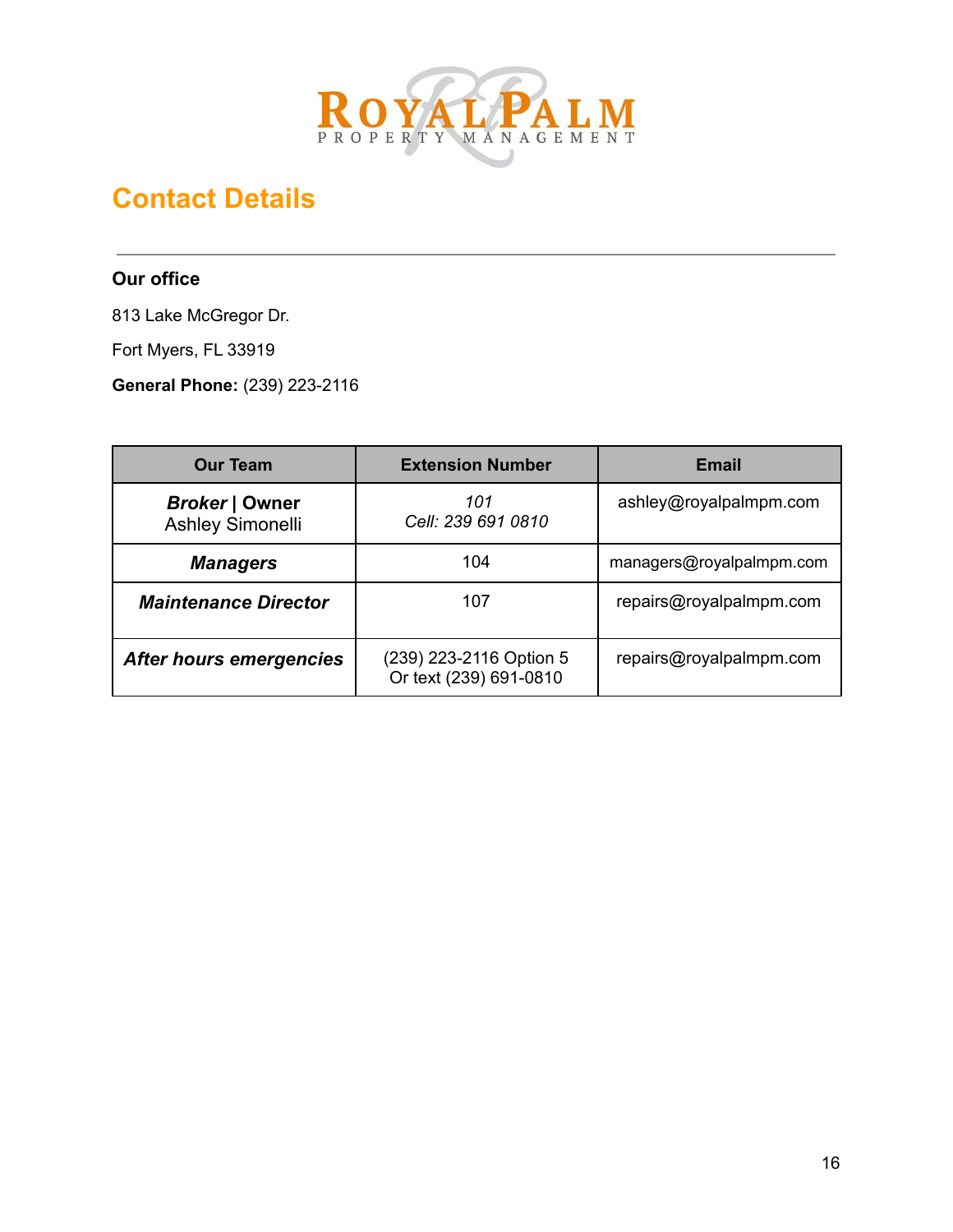

## **Adding a Property Manager as Additional Insured on the Owner's Insurance Policy**

One of the most important reasons landlords hire a property manager is to help limit exposure to and manage the inherent risk of owning rental property.

Often, questions arise as to why it's important to add the property manager as Additional Insured on the Homeowner's or Property Owner's insurance policy. Some of the key questions are addressed below.

#### **Why should I list my Property Manager as Additional Insured on my Insurance Policy?**

Experienced and well-informed management firms are increasingly requiring the property owner to add the Property Management Company as Additional Insured on the owner policy. While often overlooked out of convenience or misinformation, it is a very important element of an overall risk management strategy not only for the property management company but also for the property owner.

#### **What does "Additional Insured" mean?**

The Additional Insured verbiage on a homeowner's policy simply means that the coverage is extended not only to the owner of the property but also to the listed agent or Management Company. Some insurance agents and property managers will confuse "Additional Insured" with "Additional Interest". They sound similar but are vastly different. "Additional Interest" does not extend coverage but will simply notify the property manager of policy renewals, cancellations, or policy changes. Another common misconception is that the Additional Insured verbiage will provide the property management firm with a financial interest in the property. Unlike a mortgage holder, the property management company does not have, or want, a financial interest in the property but nevertheless has a very insurable interest from a premises liability standpoint such as personal injury on the premises.

#### **Why is adding the Property Manager as Additional Insured important to the property owner?**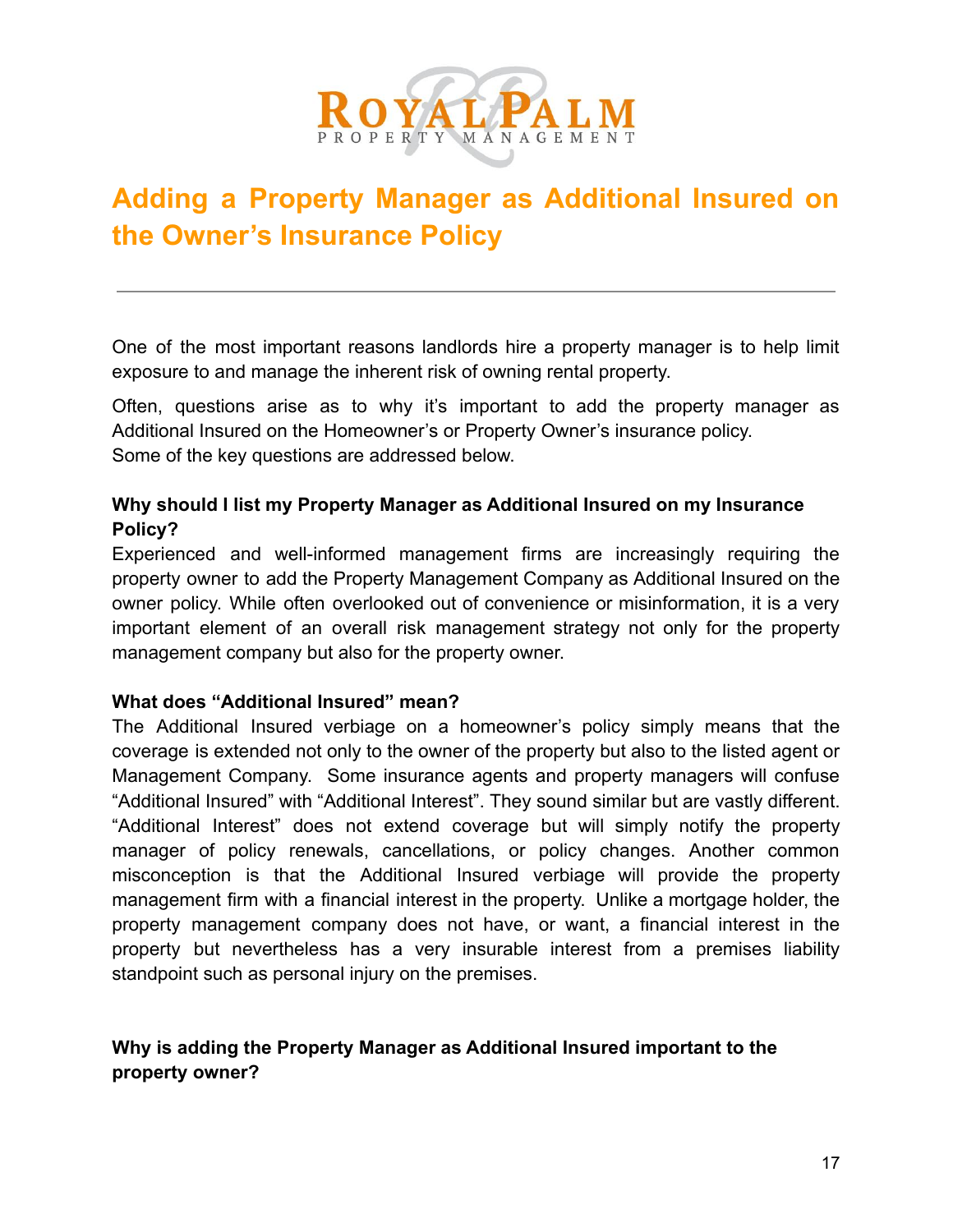

When a property manager is hired they take on almost all of the responsibilities as if they were the homeowner. As such, if something were to go wrong, such as personal injury, the Property Manager is often the target, in place of the owner, of any resultant litigation.

For this reason, almost all reputable property management firms have a strong indemnification and hold harmless clauses as part of their management agreement. If the management company is properly listed as Additional Insured, the coverage will automatically be extended to both parties as needed.

In the worst of cases, if a major litigation claim takes place, it is likely that both the Property Manager and Owner would be named as co-defendants. Having the owner policy extended to both, would create a unified defense, with one insurance company defending both, streamlining the defense process and significantly reducing total legal expenses for all for which the owner (or the insurance company) is ultimately responsible.

#### **Why is the Additional Insured endorsement on the owner's policy important to the Management Company?**

Most Property Management firms carry General Liability Insurance as well as Professional Liability insurance which will offer protection from a financial loss caused by a mistake or wrongful act by the Management Firm. However, these policies don't provide protection against matters concerning the home itself. This leaves the property manager vulnerable to claims regarding someone injuring themselves at the property, burglary, fire, water leaks, etc. When coverage is effectively extended to the Property Manager through the Additional Insured endorsement, the problem is solved.

Without the Additional Insured endorsement, the management company could be left to fend for itself and then seek reimbursement from the owner directly (or their insurance) for any losses under the indemnification clause. Needless to say, this alternative would be exponentially more expensive and time consuming for all.

#### **Are Insurance Companies willing to add the property manager to the owner's policy as Additional Insured?**

Most of the larger insurance companies understand that doing so is in their customer's best interest and will add the property management firm upon request for little or no additional cost. However, some of the smaller or specialized companies view adding a third party to the policy as taking on additional risk and refuse to do so. While there may be some merit to their viewpoint, it can be argued that using a professional management company will reduce overall risk and that since the owner is indemnifying the management company, they would eventually be faced with a payout on behalf of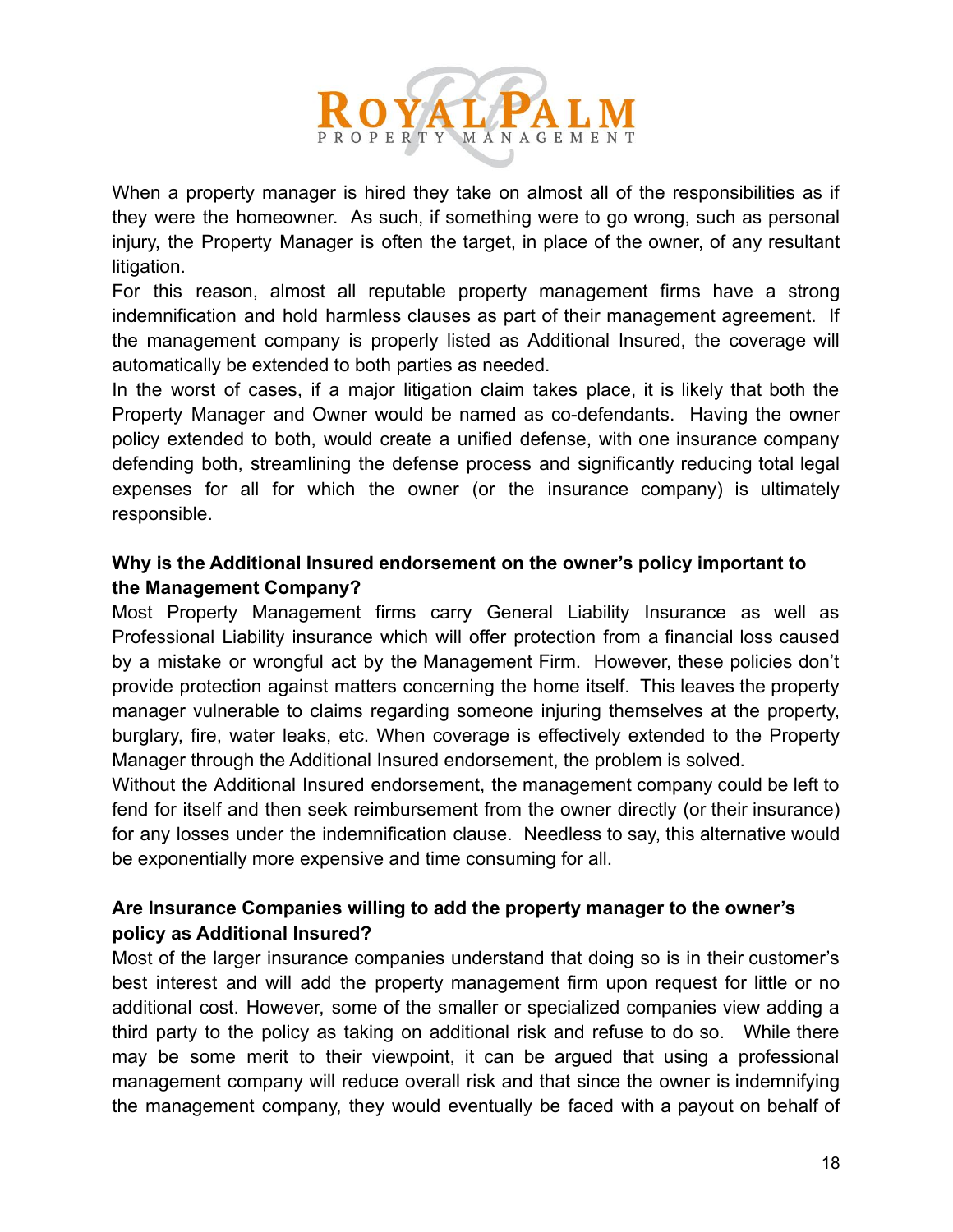

their customer. Accordingly, their total cost of a payout could be significantly reduced if they are in control of the claim from the beginning.

#### **Helpful Tips for Setting Up Insurance For Your Rental Property:**

- Make sure that your Insurance Agent understands that you are requesting the Property Management Firm be added as "Additional Insured", not merely "Additional Interest".
- Ask if there is an additional charge for the "Additional Insured" endorsement. If there is, you may want to shop around but remember that the overall cost-effectiveness of your policy may still be better even with an additional fee.
- Ask your Insurance Agent if there are any other products their companies offer that may be useful to you, i.e., lost rent protection, upgraded commercial policy, etc.
- If your property management company is contending that an Additional Insured endorsement on your policy is not important, carefully question their rationale and be sure you've contemplated the risk.

If we can answer any further questions please contact Royal Palm Property Management at 239 223 2116 Ext 101.

Disclaimer: Royal Palm Property Management is not an attorney and this is not legal advice. It is always recommended that you seek the advice of a local attorney to learn more about real estate laws and how they can impact you and your property.